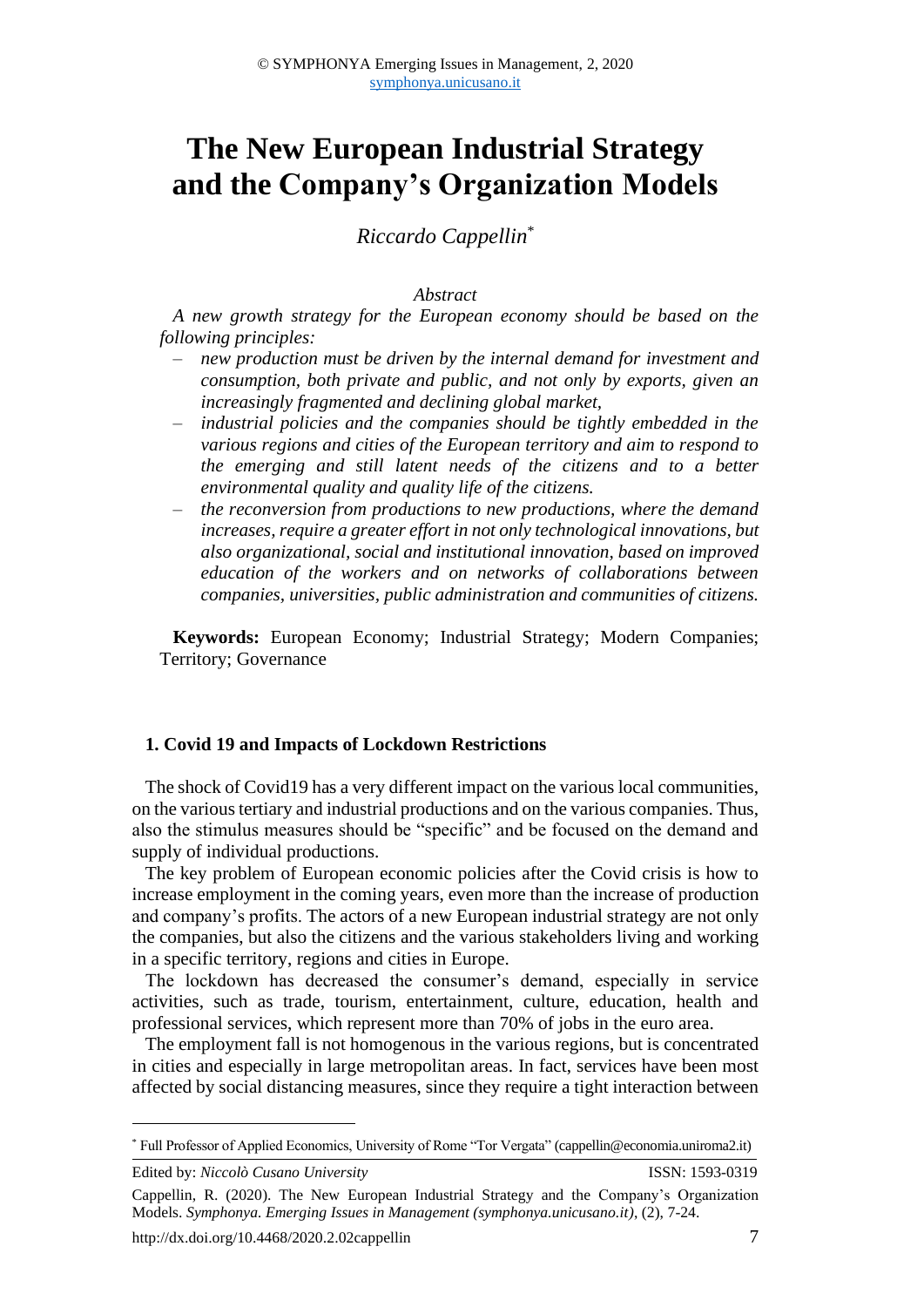the producers and the users. Moreover, population and services are concentrated in cities and the spatial agglomeration of people has facilitated the spread of Coronavirus in the most densely populated regions.

The more relevant discrepancies in GDP growth have been registered in construction and in trade, transportation, accommodation and food services, due to the differences in the national economic structure and in the lockdown restrictions. For instance, construction activity fell (second quarter 2020 compared to 2019) in the euro area by (-15,1%). in France (-30,8%). in Spain (-27,5%) and in Italy (-27,4 %) compared to an increase of (1,7%) in Germany and of an increase of (1,0%) in Finland and Sweden and a decrease of only (-2,1%) in Netherlands. On the other hand, trade and related services indicate an average decline for the EU of (-25, 5%) (second quarter of 2020 compared to 2029). with national differences ranging from (-12,9%) in Germany, -(-15,4%) in Finland, (-16,1%) in Sweden and (-16,4%) in Netherlands to (-28,7%) for France and Italy and (-44,9%) in Spain.

The negative impact (second quarter 2020 compared to 2019) on the total hours worked has been very different in the various sectors of the euro area. The decline has been (-17,0%) for the overall economy and greater in tertiary sectors, such as arts and entertainment and other service activities (-28,5%). trade, transportation, accommodation and food services (-28,3%). construction (-18,3%). manufacturing (- 16,9) and (-16,5%) professional activities, and lower in public administration (- 5,5%). financial activities and information and communication services (-6,8%) and agriculture (-7,8%).

## **2. The Need for a "Big Push" of Investments for a Transformation of the European Economy**

The European Union must use monetary policy or public budget policy, and a third and tightly complementary instrument of economic policy. This instrument may be called a "new European industrial strategy", aimed to orient the investments of private companies (with loans, grants, public equity participations and public investments) towards new strategic productions, which can diversify the European economy and respond to the emerging needs of European citizens.

The "European Recovery Fund" should promote a "Big Push", as indicated by the well-known "balanced growth theory" or a large intersectoral/horizontal increase of investment, similar to the Marshall Plan, which united Europe after World War 2. The focus would be to relaunch the actual depressed aggregate demand in the European economy and to reactivate the supply side through a diversification toward to new modern productions with high employment and productivity. Nurkse (1961) stated that in order to growth a country needs to make large investments in a number of industries simultaneously and that, following Adam Smith, "the limited size of the domestic market in a low income country can thus constitute an obstacle to the application of capital by any individual firm or industry working for the market".

The Group "Growth Investments and Territory" has indicated the need that after the Covid crisis the EU policy makers change their neo-liberal or ordo-liberal ideologies, adopted after the 2007-2008 financial crisis with a decade of sluggish growth. These proposals for a change of the recent European policies have been elaborated since 2014 by a group of Italian and European economists who have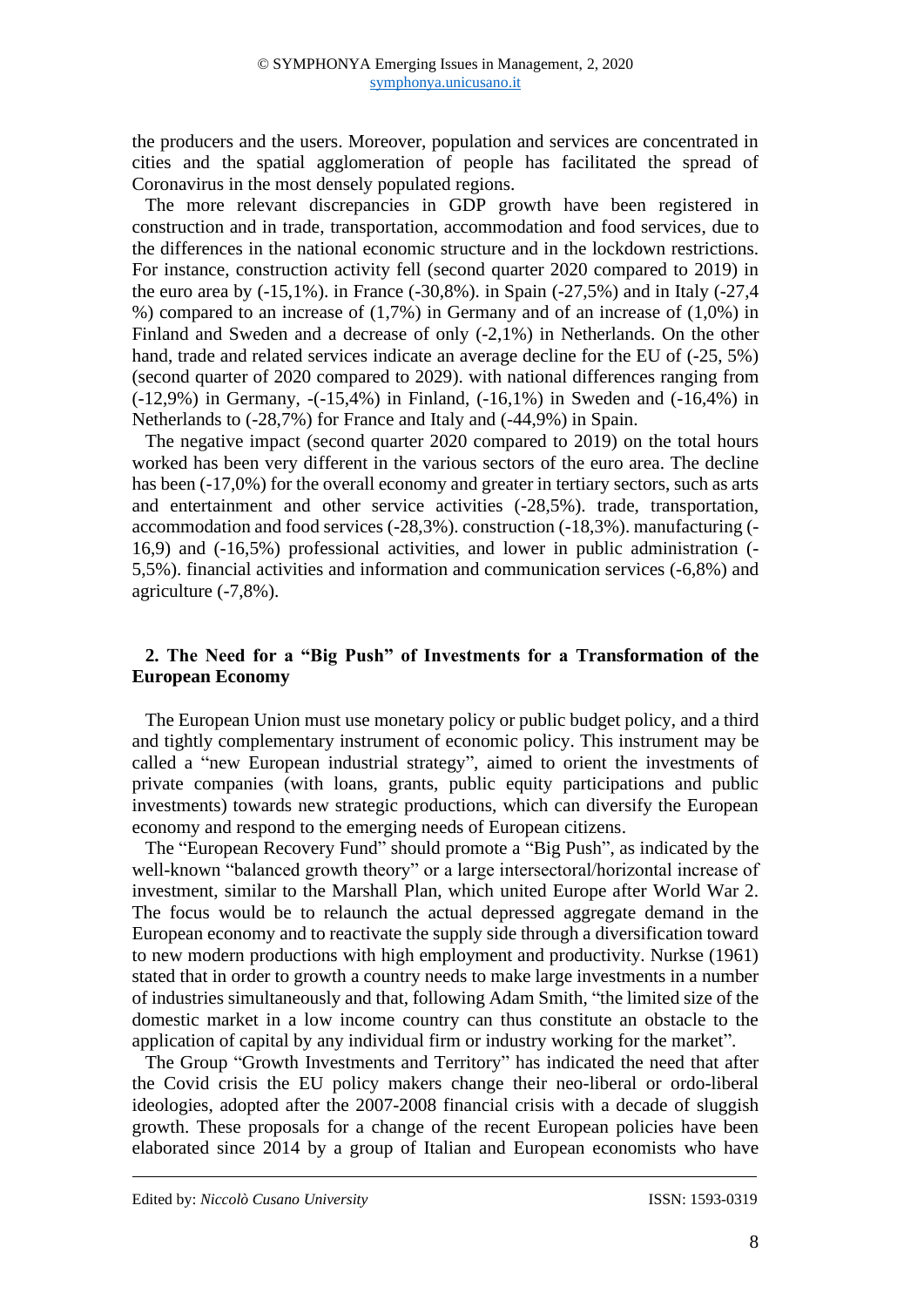organized various workshops and publications (Cappellin et al. 2014, 2015, 2017, 2019, 2020, Discussion Group, 2018, Group growth Investment and Territory, 2019). The analysis and policy proposals by the Group "Growth Investments and Territory" are based on neo-Keynesian and neo-Schumpeterian macroeconomic growth theories and attribute a key role to the strategic objective of relaunching investments, innovation and employment as key factors of future growth.

In particular, there is the need of a large investment program aimed to change the traditional specialization in "middle income" productions, in order to diversify the EU economy toward those goods and services, which are increasingly demanded by the EU citizens and can insure a higher growth rate of the economy in a mediumlong term perspective. In fact, the European economy is specialized in traditional sectors, i.e. mechanical industry, auto and machine tools, and it needs to expand and reconvert into new modern productions, where the US and China have concentrated their investments and are now world leaders. Therefore, the Covid-19 crisis after a decade of slow growth may represent the stimulus for a major diversification of the European production system in the various countries and regions of the European territory. The "strategic" sectors are not only those that are now larger in the economy, but above all those that have the potential to play a crucial role in promoting a process of production diversification / reconversion towards productions with greater productivity, thanks to the creation of product and not only process innovation.

The aim of a "New European Industrial Strategy" is broader than the sectoral goals of the traditional industrial policies (Aiginger & Rodrik, 2020, Bianchi et al., 2019, Cresti et al., 2020, Rodrik, 2004, Wade, 2012, Warwick, 2013, Wigger, 2018). In fact, the "New European Industrial Strategy" consider the manufacturing sectors in a strategic perspective for the economic growth, and respond to the new needs for a better wellbeing of the European citizens, for a sustainable environment in the various regions and countries in Europe.

### **3. The Need for a Macroeconomic Perspective in the Design of Industrial Policies**

The priority interventions of a new European industrial strategy, as indicated in Figure 1, should be:

- a) relaunching the internal demand,
- b) development of new manufacturing and services production chains,
- c) improve environment, cities and social services.

A new industrial strategy should not only expand the supply capacity of companies by reducing costs and increasing productivity, but it should also stimulate the consumer demand for new products and services, as that will create new markets and drive the investment effort by the companies, thus diversifying the European and national production systems. The key instrument is not only technological innovation within the companies and sectors (i.e. the "supply side"), but also changes in the industrial structure of the economy and social and institutional innovations. Moreover, innovation is important also in the pattern of the demand by the citizens, as a new industrial strategy should reorient the domestic demand, which will stimulate new innovative and sustainable productions.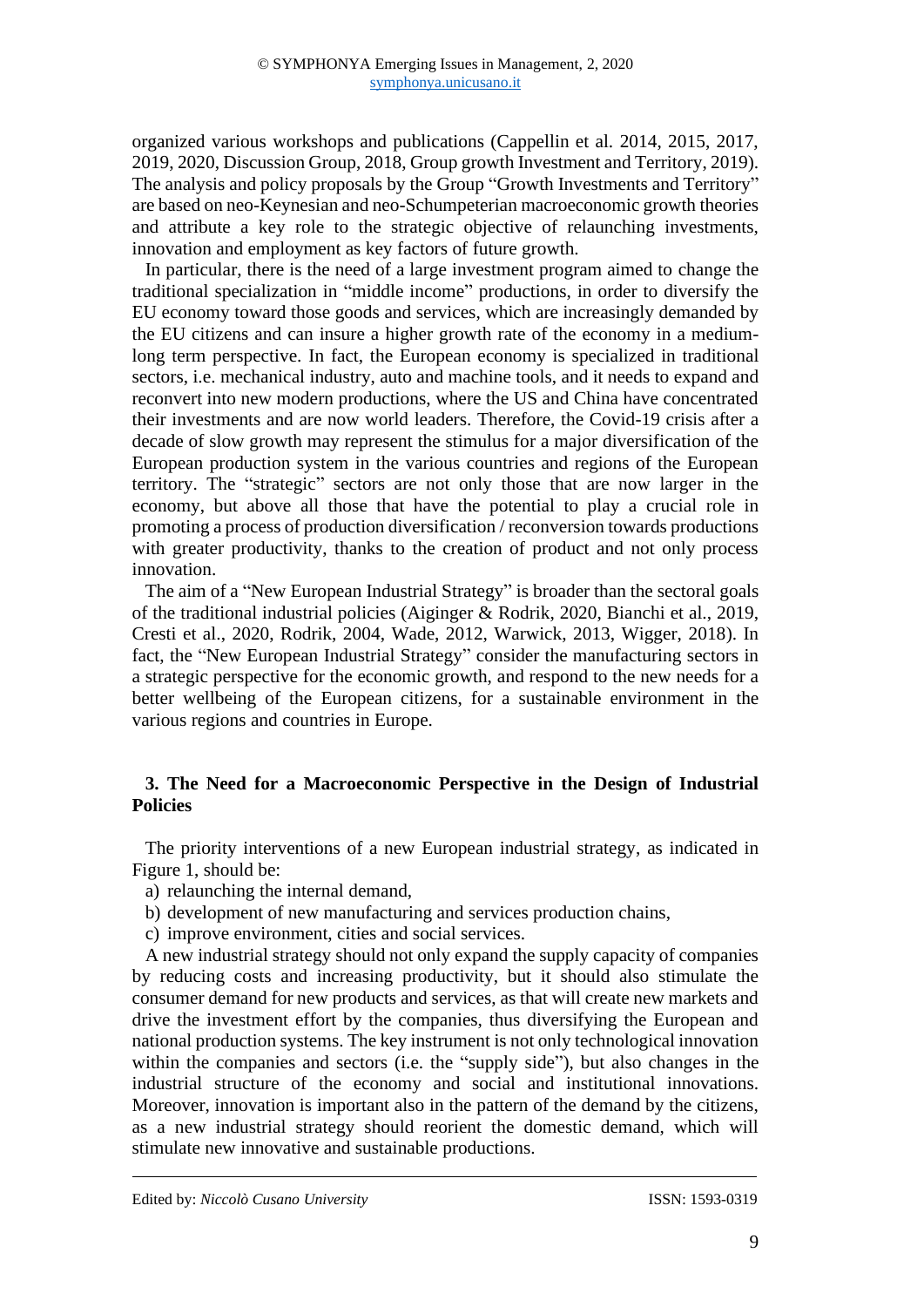



A third related dimension of the process of aggregate growth, indicated in Figure 1, is represented by the role of natural resources and the quality of life of the citizens, as they are tightly related to the evolution of both the productions structures and the demand patterns. In fact, the environmental benefits will determine a greater wellbeing for the citizens and that will stimulate the demand, by both the households and the companies, for new economic goods and services.

A better environment will imply less damages and lower risks of natural disasters such the actual recurrent floods will create a greater security, a greater trust in the institutions and sense of common belonging and cooperative behaviors, which would lead to lower the rivalry or the transactions costs between actors, which are obstacles in the innovation processes. In fact, the investment in "common goods", such as the environment, which create benefits to all European citizens, will increase the "external economies" both in production and in consumption, as it is typical of the concept or "relational goods" and of the model of the "sharing economy" or "circular economy".

Therefore, the four priorities of the European Union in term of "macro-economic stability, productivity, fairness and environmental sustainability" (European Commission 2020) should be interpreted in term: a) of increasing the growth of the internal demand and GDP thus reducing the debt ratio, b) of preserving and creating jobs in industries with good prospects for employment, productivity, innovation thus closing the divide with US and China, c) of increasing the income of the citizens thus closing the disparities between regions and countries and d) of improvement of the physical environment and also of the living quality.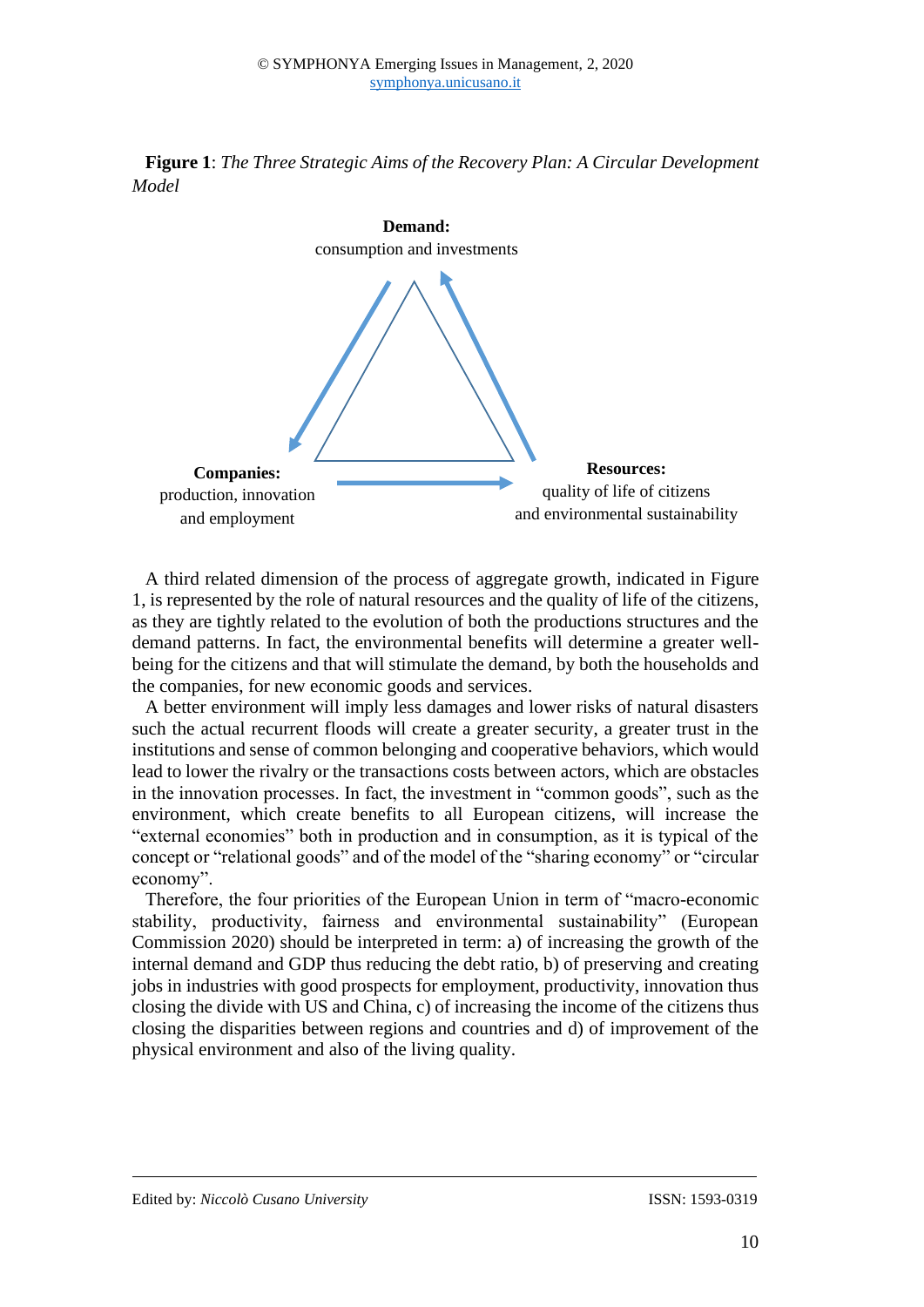## **4. The Regional and Territorial Dimension of the Economic Recovery**

The territory, the urban areas and the cities networks (Cappellin 2011, Ciciotti 2017) are the priority political and geographical framework for the new European industrial strategy. Innovation is not a process that depends only on the internal resources of the company, but depends also on the external environment, as it requires the exchange of knowledge between the actors who are contiguous. In fact, knowledge is "tacit" and can be transferred only through direct personal contacts. In fact, tacit knowledge cannot be acquired on the market like the "codified" knowledge, which can be transferred via data and publications even over long distances.

**Figure 2:** *From the Economic and Employment Immediate Impact to the Medium Term Recovery*



Industrial policy should be integrated with territorial and urban policies as the growth process is "place based" or rooted in a specific territory. In fact, the stimuli for economic development do not only come from international markets, but also from the territory, where the emerging needs by citizens, workers, users and consumers are concentrated and where the skills or the tacit knowledge leading to innovation are easily accessible to industrial and service companies. The role of regions and cities in the economic development process is illustrated by the literature on "Regional Innovation Systems" (Cappellin, 2003b, 2010c, Cappellin & Wink,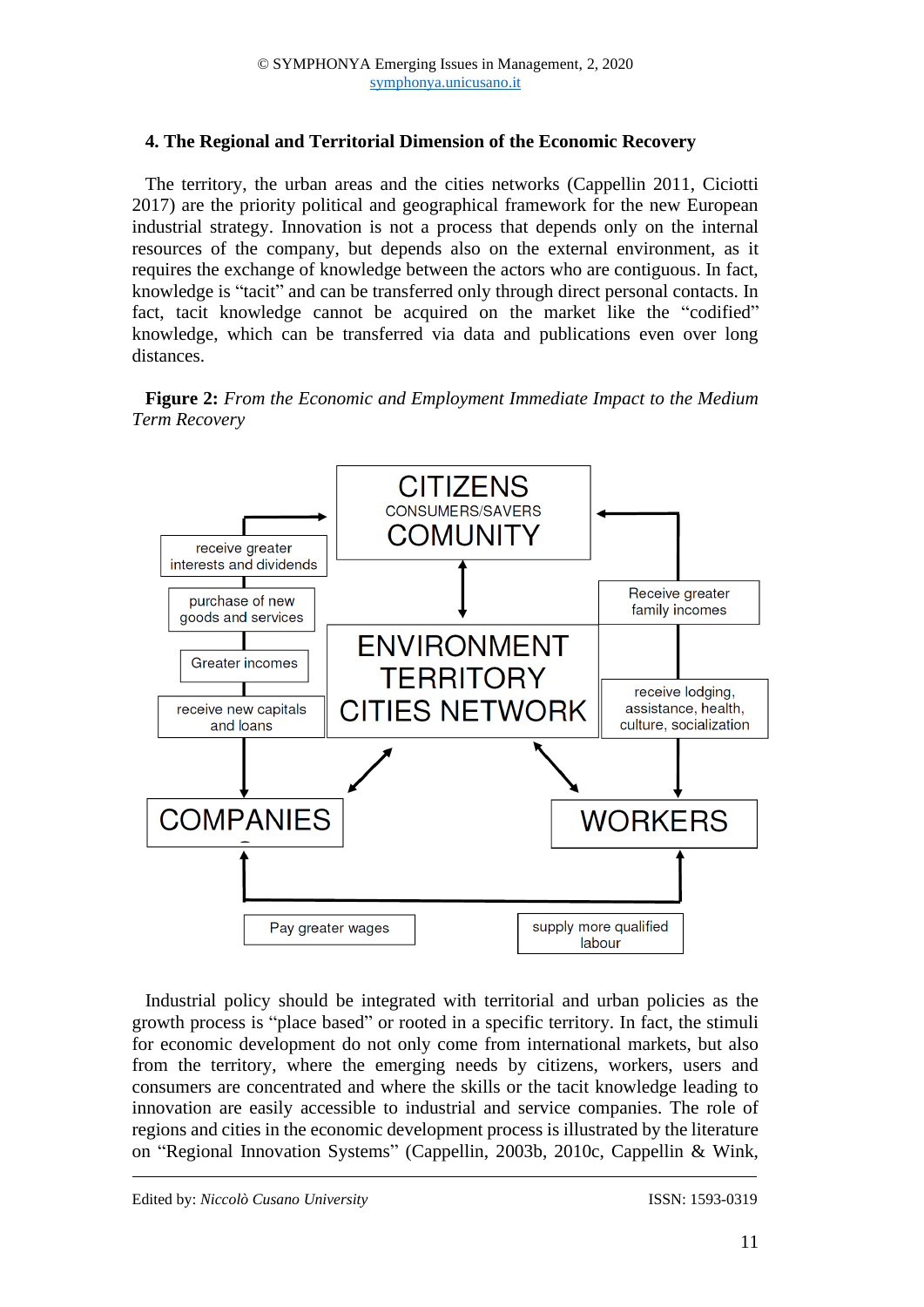2009, Bellandi & De Propris, 2017, Garofoli & Holland, 2017) which since the end of the nineties highlighted how innovation is not an exclusively internal process within the company. In fact, relations with the other actors of the same production system (Etzkowitz, 2003) are not only economic or carried out through market relations, but also through the direct interactions between these different actors and are favoured by geographical and social proximity. These direct relationships ("external economies" or "spill-over") guarantee the transfer of the knowledge necessary to generate those products and processes innovations, both within the individual company and in the structure of the overall production system, which determine greater productivity and therefore economic growth.

As indicated in the Figure 2, a new modern industrial strategy having a territorial dimension must take into account the interactions between four types of actors within a modern industrial system:

- a) the companies,
- b) the workers,
- c) the community of citizens, who are also consumers and savers,
- d) the territory, the city networks and the natural environment.

#### **5. The Changing Sectoral Structure of the European Economy**

The specific contribution of each sector to the GDP growth may be attributed to the respective increase of employment and of productivity, which represent the strategic aims of a modern European industrial strategy, as indicated in Table 1. In the case of overall Euro area, the growth rate of GDP (9,40%) in the 2008-2019 period has been determined almost in the same measure by an employment (4,18%) and a productivity (4,98%) increase.

In particular, during the recent years, employment in the euro area has been growing in service much more than in industrial activities and the specific sectors where employment has most increased are: professional services, public administration, retail, and wholesale trade. These are sectors where a high education and the pull effect by internal demand are most important.

Manufacturing has had a negative impact due to the employment decrease compensated by a large productivity increase. Construction has also had a large employment decrease. Trade and related activities have had a positive productivity and employment effect. Financial activities have had a negative employment effect compensated by a positive productivity increase. Information and communication has been characterized by a positive productivity effect and a positive employment effect. Professional activities have had a very important employment increase while the slow growth of productivity has had a negative effect. Similarly, in the case of public administration the employment effect has been very positive while the increase of productivity has been small. Finally, also in the arts and related activities the employment effect has been positive and the productivity effect negative.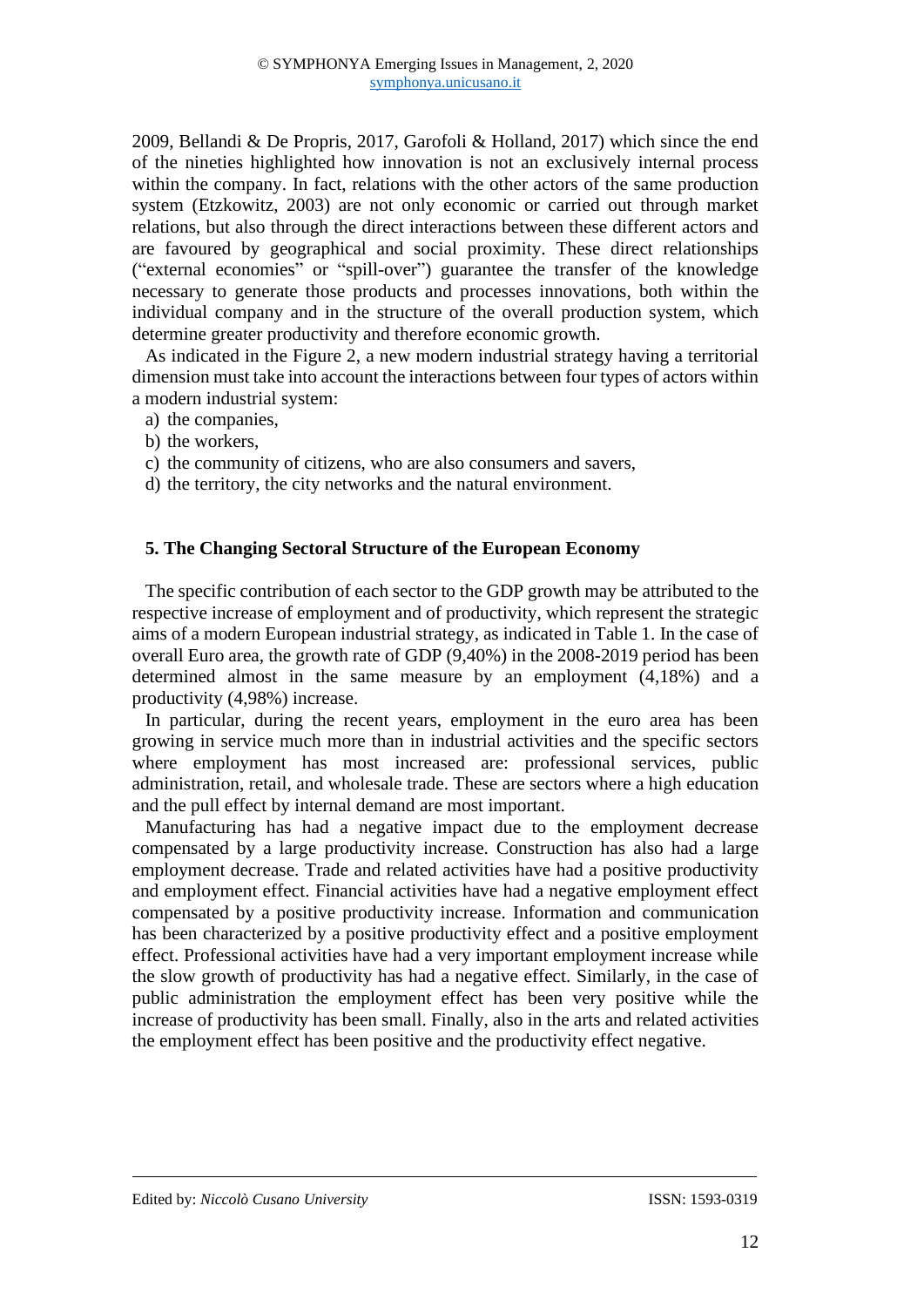|                                                    | a            | b                 | $\mathbf{C}$ |
|----------------------------------------------------|--------------|-------------------|--------------|
|                                                    | Productivity | <b>Employment</b> | <b>Total</b> |
| <b>EURO AREA</b>                                   | effect       | effect            | effect       |
| Total - all NACE activities                        | 4,984%       | 4,385%            | 9,368%       |
| Agriculture, forestry and fishing                  | 0,244%       | $-0.198%$         | 0,046%       |
| Industry (except construction and manufacturing)   | $-0,203%$    | 0,192%            | $-0.012%$    |
| Manufacturing                                      | 3,112%       | $-1,559%$         | 1,553%       |
| Construction                                       | 0.188%       | $-1.072%$         | $-0.884%$    |
| Wholesale<br>transport,<br>and<br>retail<br>trade, |              |                   |              |
| accommodation and food service activities          | 0,856%       | 0,999%            | 1,855%       |
| Information and communication                      | 0,980%       | 0,767%            | 1,747%       |
| Financial and insurance activities                 | 0,543%       | $-0.539%$         | 0,004%       |
| Real estate activities                             | 1,290%       | 0.145%            | 1,436%       |
| Professional, scientific and technical activities; |              |                   |              |
| administrative and support service activities      | $-0.417%$    | 2,186%            | 1,769%       |
| Public administration, defence, education, human   |              |                   |              |
| health and social work activities                  | $-0.316%$    | 1,993%            | 1,676%       |
| Arts, entertainment and recreation; other service  |              |                   |              |
| activities; activities of household and extra-     |              |                   |              |
| territorial organizations and bodies               | $-0.127%$    | 0,215%            | 0,088%       |

**Table 1:** *Sectoral Diversification and the Employment Vs the Productivity Effects in the Recent European GDP Growth* (2008-2019)

*Note*: column (a) indicates the impact of productivity taken employment constant: (Y1/N1-Y0/N0)\*N0 / Y0\*; column (b) indicates the impact of employment taken productivity constant: (N1-N0)\*Y1/N1 / Y0\*; column (c) indicates the total product change: (Y1-Y0) / Y0\*. Values refer to the different sectors: Y indicates value added, N employment, and zero the initial year, one the final year. Y0\* indicates total GDP in the initial year

*Source:* Eurostat national accounts database

Moreover, the needs and priorities of citizens have changed profoundly, at least in Europe. These changes require a different response by the public institutions and by the private companies, due to the greater sensitivity of citizens to the environmental problems on a global and local scale as to new issues, such as the availability and use of free time and leisure opportunities and the quality of work and the increasing social disparities. On the other hand, these new needs by the citizens create opportunities for the growth of new activities and can create new jobs.

The changes in the sectoral structure of the European economy largely correspond to the changes in the patterns of private consumption in Euro area, in the 2008-2018 period, measured in current prices. In fact, the consumption items indicated according in a decreasing growth rate are: Social protection, Package holidays, Accommodation services, Recreational and cultural services, Transport services, Health, Education, Other recreational items and equipment, Catering services, Housing, water, electricity, gas and other fuels, Personal care, Total, Food and nonalcoholic beverages, Purchase of vehicles, Operation of personal transport equipment, Other major durables for recreation and culture, Insurance, Furnishings, household equipment and routine household maintenance, Clothing and footwear, Communications, Newspapers, books and stationery, Audio-visual, photographic and information processing equipment, Financial services n.e.c..

Therefore, the long-term trends both in the euro area indicate that the reconversion of employment is characterized by a decrease in manufacturing and construction, compensated by an increase of employment in professional activities, public administration, retail and also arts and related activities. These no manufacturing or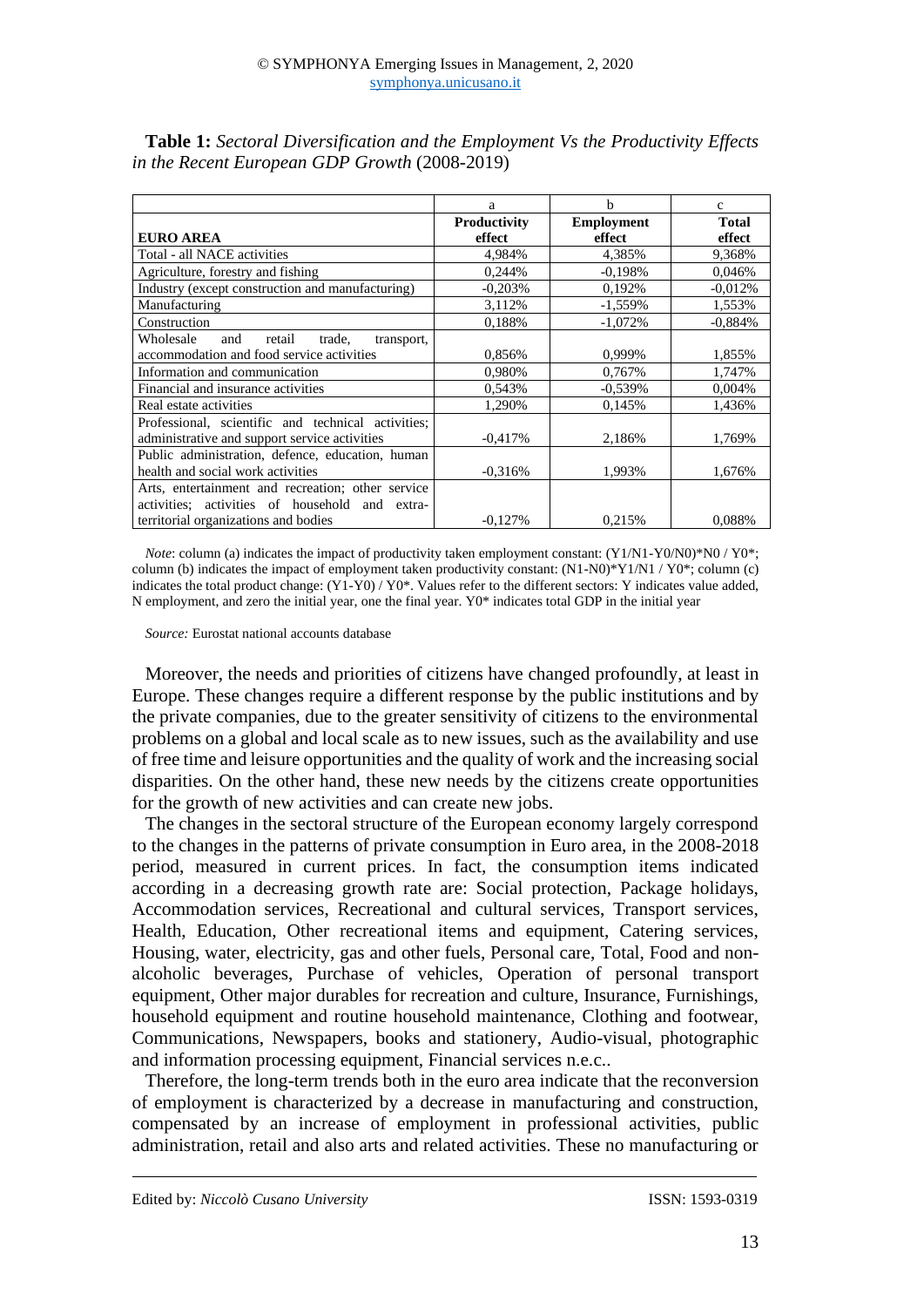tertiary activities may become the focus of the future European industrial strategy, in order to compensate the negative impact on employment levels determined by the macroeconomic crisis and the technological automation especially in manufacturing, construction and financial activities. Clearly, to achieve a greater employment growth and to support to the creation of new firms in these no-manufacturing sectors, higher material and immaterial investments are needed in these sectors.

#### **6. The New Strategic Sectors of a European Economic Recovery Plan**

The choice of the sectoral allocation of the investments of the EURecovery Fund should respond to the increasing need for private goods and services and for collective (i.e. "common goods") by the citizens. In particular, the emerging changes in the pattern of demand especially in the urban areas and the cities networks indicate the clear importance in terms of new employment and investments of the following new productions and supply chains, linking material goods and immaterial services:

- a) local agriculture and agri-food productions;
- b) urban renewal in large and small cities and social housing;
- c) urban transport, logistics, regional-national infrastructures and digital networks,
- d) tourism and travel to urban and rural areas, leisure, media and sports;
- e) health, social assistance, education, R&D;
- f) natural environment, energy saving, natural disasters and spatial planning.

These modern productions are "demand oriented" or driven by the internal demand and not by exports and capable to respond to the new consumer preferences of the European citizens, as indicted by the analysis of the recent consumption patterns in the euro area.

In fact, the large latent demand existing in Europe for these productions indicates that they could drive a large investment push not only by the public infrastructure investments by the Governments, but also by private companies in production investments financed by the loans of the banks, by equity increase on the capital market as also by public grants.

These productions are downstream or close to the final demand, but are also tightly vertically integrated upstream with many traditional intermediate manufacturing productions, such as machinery, automobile and chemical sectors, which are clearly in the declining phase of the product life cycle and indicate the need to a diversification of the European economy to more modern and dynamic sectors. Thus, these productions are certainly candidate for being a future production specialization in the ongoing process of structural transformation of the European economy.

Also in the less developed regions of South Europe, a new industrial strategy should focus on the support of the local demand and on the closing the North-South gap in the satisfaction of the citizens' needs for those "common goods", which can drive new modern production chains, such as: agro-industry, city renewal, tourism, health, environment. That policy priority requires recapitalizing SMEs, investing in continuous labour training and promoting local large and small-integrated innovation projects.

These productions are mostly "medium tech" production sectors (Cappellin and Wink 2009, Cappellin 2010c) and do not imply a high capital intensity. They may be suited for the aim to increase employment in new activities, capable to compensate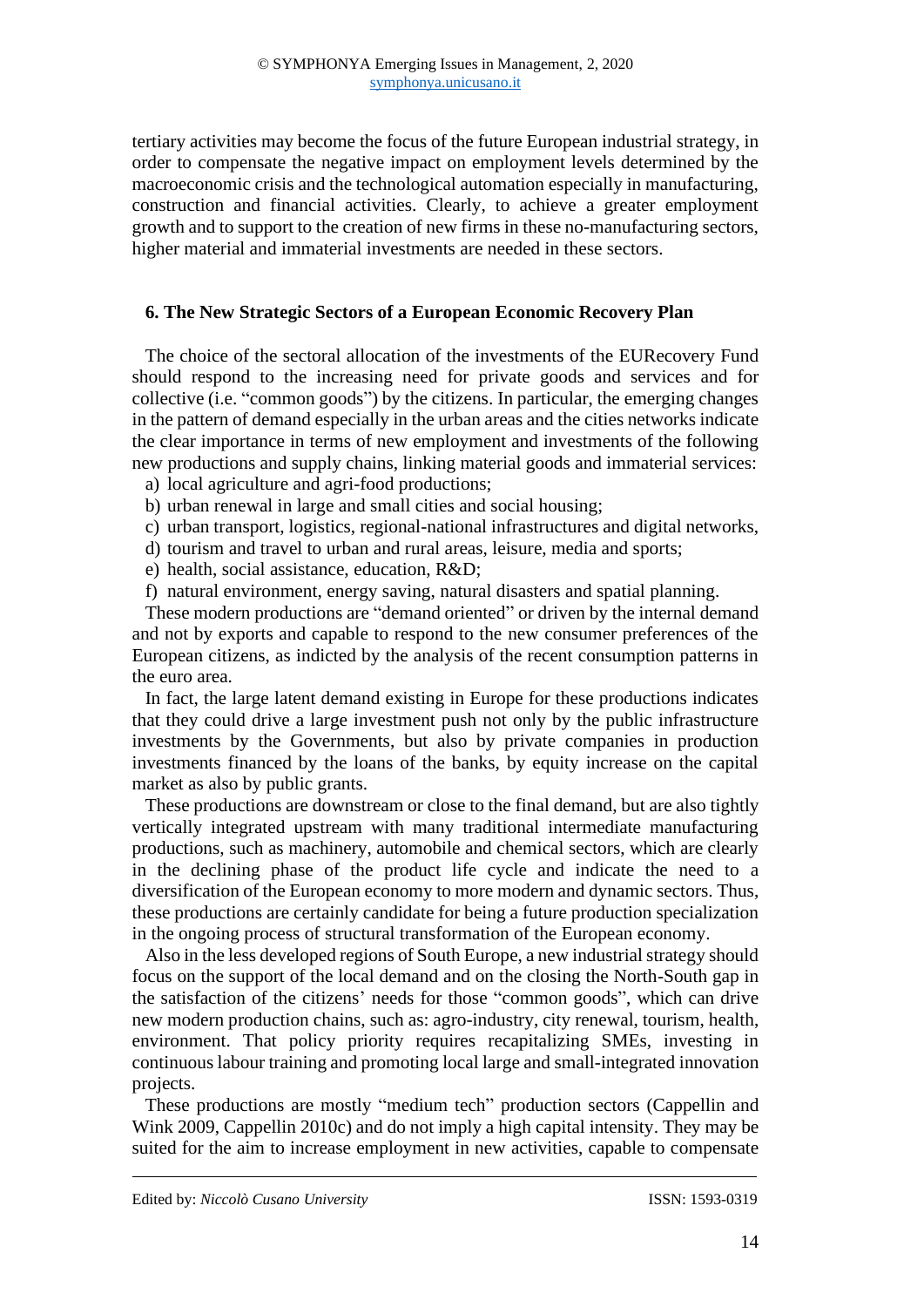the employment decrease within the distressed and restructuring traditional activities, such as the automobile sector, and due to the automation or digitalization process occurring in the technology advanced sectors.

## **7. A Critique of the EU Industrial Policy Priorities**

A new European industrial strategy should generate new productions leading to a diversification of the economy and to a medium-long term increase of the GDP and it should be oriented to respond to the expected market demand by the users of these specific productions. The future incomes of the private companies should become large enough to justify the increase of the debt or the equity sales of the companies, in order to avoid to create "zombie" companies and to increase the "no-performing loans" (NPL). A medium-long term increase of the GDP will allow a decrease of the Debt/GDP ratio and will increase the capability to reimburse the past public expenses linked to the large fiscal transfers to companies and workers during the Covid emergency and to the large public and private investments in the coming years.

In synthesis, the European industrial policies by the EU Council and Commission focus on: "the need to further promote private and public investments in research, innovation, including disruptive innovation, digitalization, big data, artificial intelligence, clean technologies, circular economy and other sustainable economic models to further consolidate and further develop a strong and competitive EU industrial base" (European Council, 2019). These tasks are clearly different from the proposals, which have been illustrated above. The European Commission strongly encourages (2020) member States to include in their plans investment and reforms in the following flagship areas: clean technologies, renewables, energy efficiency, broadband services including fiber and 5G networks, digitalization of public administration, industrial data cloud capacities and the development of the most powerful, cutting edge, and sustainable processors, support digital skills and educational and vocational training for all ages.

However, a new European industrial strategy should address a broader field of production and technologies than the well-known different scientific and technological fields tightly related to the so-called "fourth industrial revolution". It should consider not only manufacturing, but also the entire economy and especially the sectors, which have suffered the largest disruption in the Covid crisis. It should promote not only international exports and competitiveness, but also the growth of the GDP, the internal demand and employment. It should promote not only the high tech, but also medium tech productions. It is also important to integrate the sectoral perspective with a territorial perspective, which considers the wide differences in strengths, weaknesses, opportunities and threats of the various regions and countries. Finally, a new industrial strategy should enhance not only the "shareholder value" of the companies, but also the capability to respond to the emerging and latent needs of the citizens and to have a positive impact on the natural environment and on the quality of life of the citizens.

It is clearly positive that the EU industrial policy (European Council, 2020a and 2020b) underlines the importance of the circular economy and aims at protecting human health and the environment. However, the priorities of the EU Commission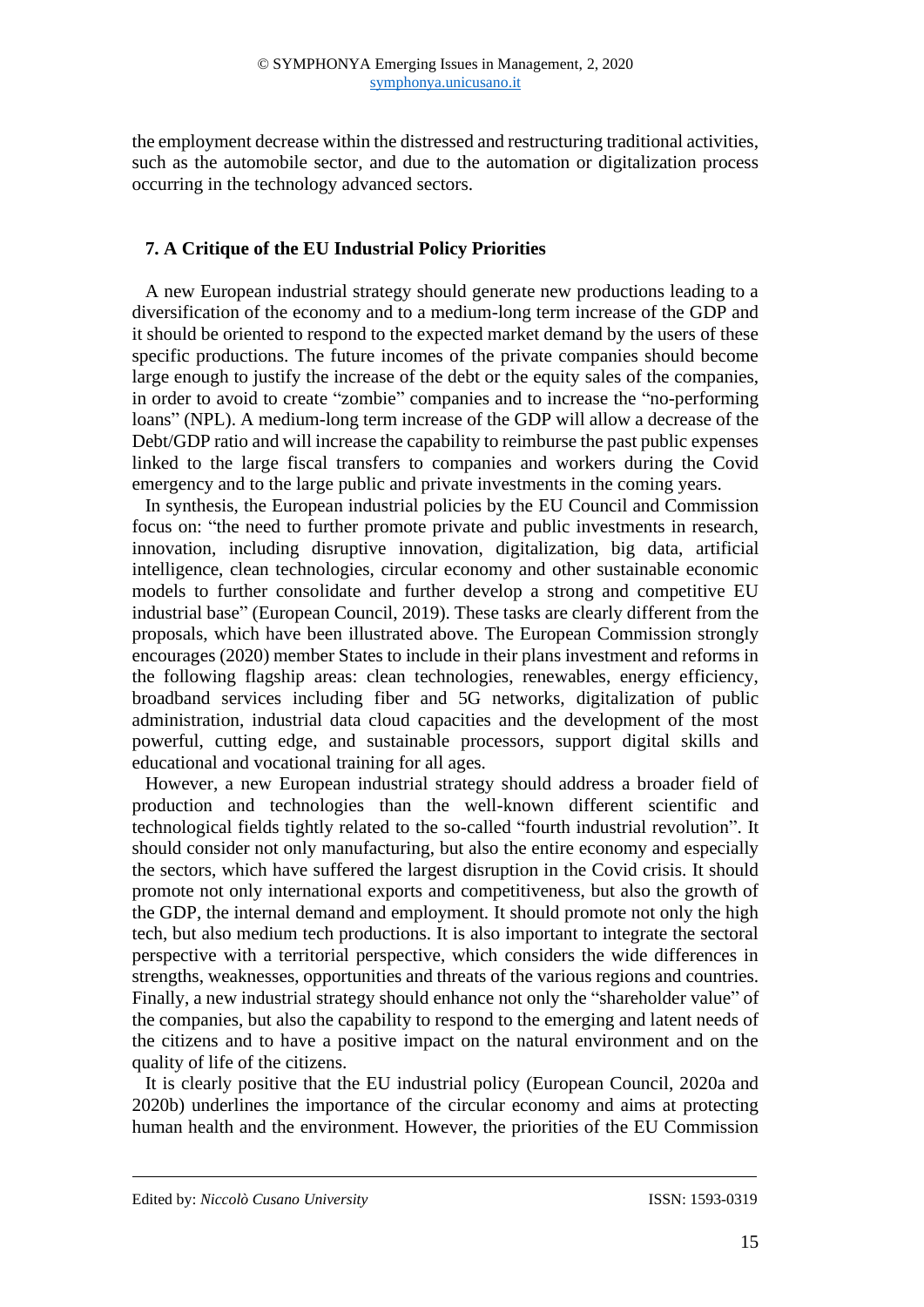are mainly focused on advanced technology rather than on employment and even on GDP growth.

In particular, the differences between the proposals of the EU industrial policy and the proposals of the new European Industrial Strategy by the Group "Growth, Investment and Territory" may be explained by the fact that while the EU industrial policy complies to a traditional "technology push theory", the second responds to a more modern "demand pull theory of economic and social innovation". In synthesis, the EU industrial policy: a) aims to recover the lost European global leadership in technology, rather than to respond to the actual needs of the European citizens and b) it focuses on the supply rather than on the demand of new productions and c) it gives incentives mainly to the producers rather than to the users, d) it focuses on specific manufacturing sectors and the most developed countries in Europe and disregard the policy priorities of other no-manufacturing sectors and other European countries.

In fact, the information and communication sector represents just the 3% of the European employment and 5% of the European GDP. The focus of the industrial policy approach of the EU Commission on high-tech technologies forgets that most workers in the European economy are occupied in productions different from manufacturing and that especially in South Europe are is occupied in SMEs working in "medium or low technology" sectors. The growth of these productions seems to depend on product and process innovation and on material and immaterial investments quite specific of the individual production considered and they may create greater benefits and imply lower costs than the high tech technologies indicated above.

Moreover, the new high tech productions are developing almost spontaneously, as they are characterized by monopolistic markets, characterized by few large no European multinational companies and very few European companies. Thus, these companies can reap large profits, which until now it has been almost impossible to tax both in Europe and in the US. These companies have disrupted the smaller companies working in the same and related sectors and have created quite limited new jobs.

Moreover, the growth of digital technologies has even been enhanced by the Covid crisis, while the negative impact of the pandemic has been most severe in services and in the medium-low tech sectors. Finally, it is important to underline that in these sectors there are many small and large dynamic companies, which have created millions of jobs and many companies, which may be helped to reconvert to new related productions and to become more competitive through a new European industrial strategy.

#### **8. The Evolution of the Company's Organization Models**

The aims of past industrial policies and of a new European Industry Strategy for the European recovery after the Covid crisis are tightly related to the important organizational changes, which have occurred both within the companies and in the structure of the European production system. In particular, different models of company organization can be identified in the long-term perspective:

‒ the large Fordist companies (60s and 70s);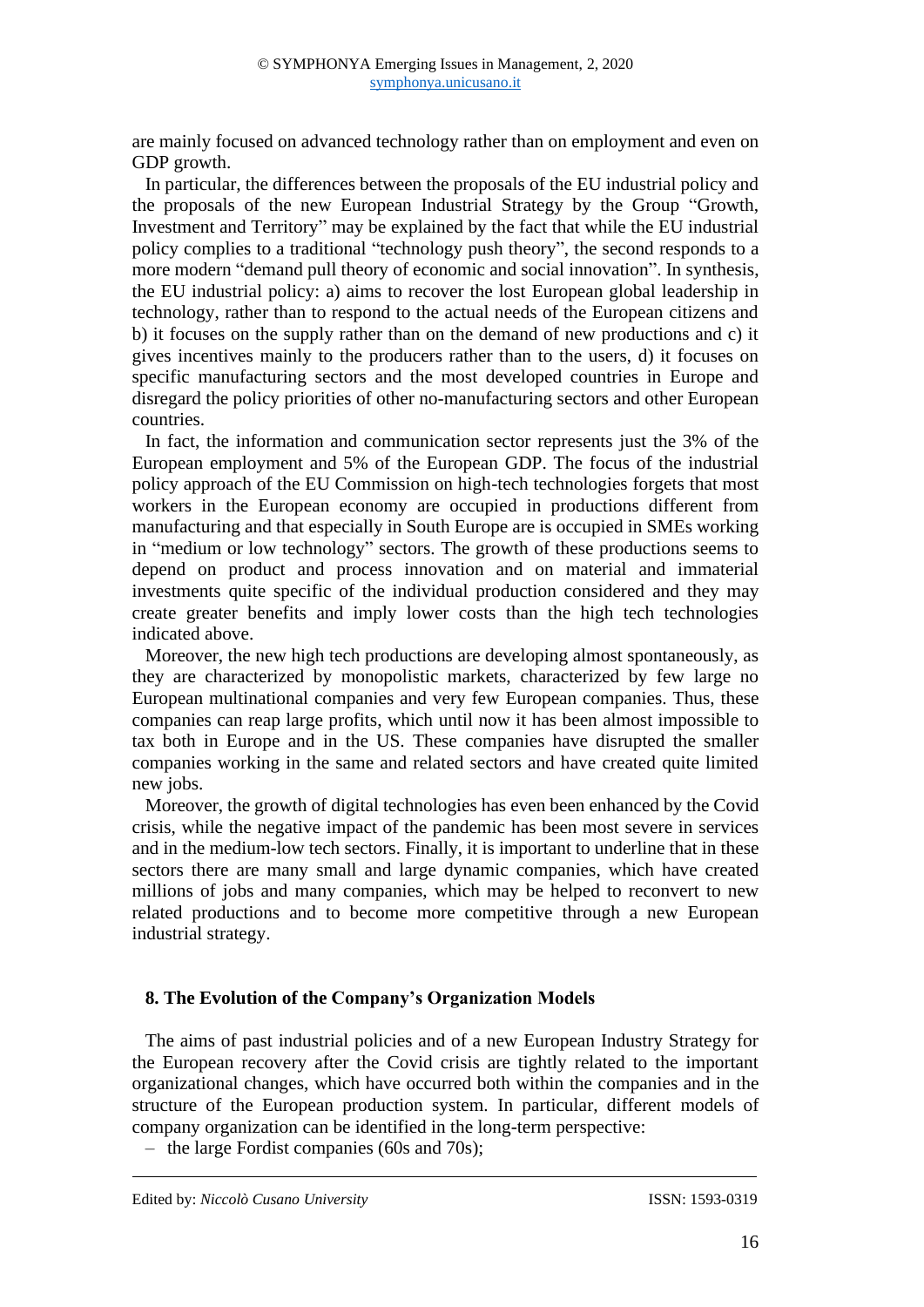- the flexible specialization model of SMEs (70s-80s);
- the outsourcing process of industrial production (80s-90s);
- ‒ the creation of new productions based on knowledge and creativity, requiring interactive learning processes and a tight interaction between companies (2000s);
- ‒ the increasing complementarity between industrial products and services for complex productions addressed to the emerging needs by the intermediate users and final consumers (2010s).

A new European industrial strategy should promote the innovation in a wide variety of companies, such as the high tech companies ("unicorns") and the large strategic companies (i.e. "national champions") diversified into various modern productions, but it should also promote an increase of the size and the recapitalization of small and medium size companies (SMEs) in industry and services. However, the inadequate size of SMEs is tightly due to the low innovation capabilities of SME, as that which hinders an increase of their markets and productions. Therefore, it is important that the institutions orient the entrepreneurs toward product and process innovation.

#### **9. A Broader Sense of Purpose by Companies against "Short-Termism"**

Investments in capital expenditure, rather than in speculative financial operations, are constrained by the fact that the corporate tax codes, following a neoliberal ideology, in Europe have been modified during the last decades in favor of the aim of maximizing the "shareholder value" rather than "collective" aims, such as the GDP growth at national or regional level, the increase of employment or environmental sustainability and the decrease of income and wealth disparities between social groups, the regions and the countries in Europe. In fact, the burden of taxes has been gradually shifted from the production and financial companies to the individual citizens/consumer/savers.

Companies cannot succeed alone due to the capability of their managers. They depend also on the competencies of their employees, on the support of their industrial and service suppliers and of their best clients, of the local bank and financial institutions, of the local infrastructures and services, and finally on the support of the civil society and the local institutions within their local territory. Companies are taking for granted or even sometime consider the role of the various external stakeholders as a constraint. On the contrary, companies should develop the collaborations with the trade unions, the schools and universities, the private professional services, the banks, the local public utilities and especially the local and regional institutions.

Thus, a new European Industrial Strategy should promote the companies to adopt a broader sense of purpose against "short-termism" and to consider not only the financial profits but also the social and environmental outcomes of their activity. Companies should commit to concrete actions, which meet the needs of all stakeholders: customers, employees, suppliers, local communities, not just the shareholders.

The principles of the "stakeholder capitalism" have been indicated in the statement of Business Round Table, which was prompted by Jamie Dimon, CEO of JPMorgan, and was signed by 184 CEOs of major U.S. corporations (Business Roundtable, 2019, Fortune, 2019). The "stakeholder capitalism" is the antithesis of the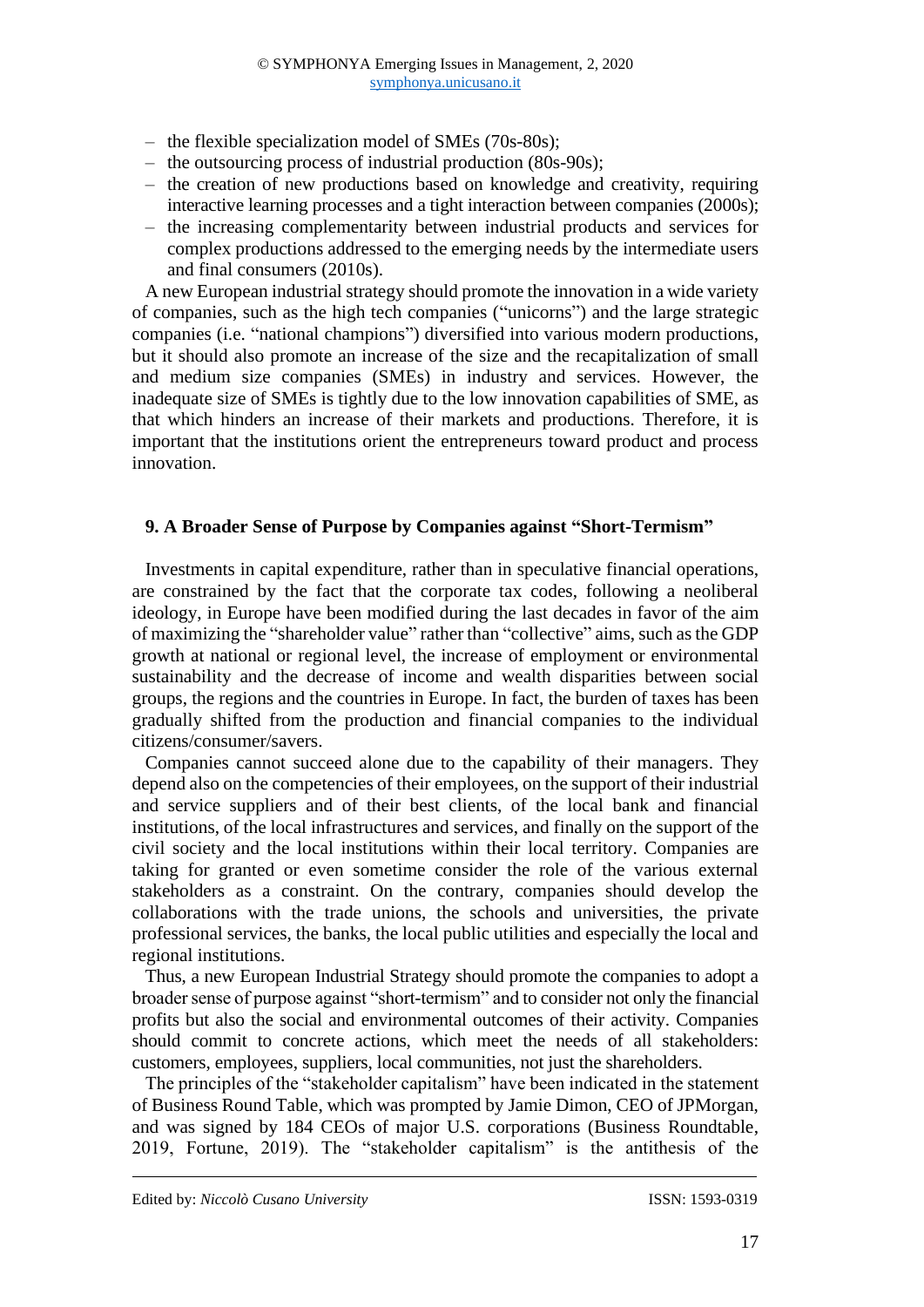"shareholder capitalism". However, it has been criticized since some have noticed that you always have to take care of the stakeholders – otherwise the company won't succeed financially". Moreover, any real leverage by the various stakeholders to influence decision-making is impossible without giving to them specific voting or enforcement rights, similar to those that the shareholders have on the appointment of the company's directors. Therefore, as indicated by the US former Presidential candidates Elizabeth Warren and Bernie Sanders, stakeholder capitalism: "It's a good idea that should be legislated" (Rodrik, 2020).



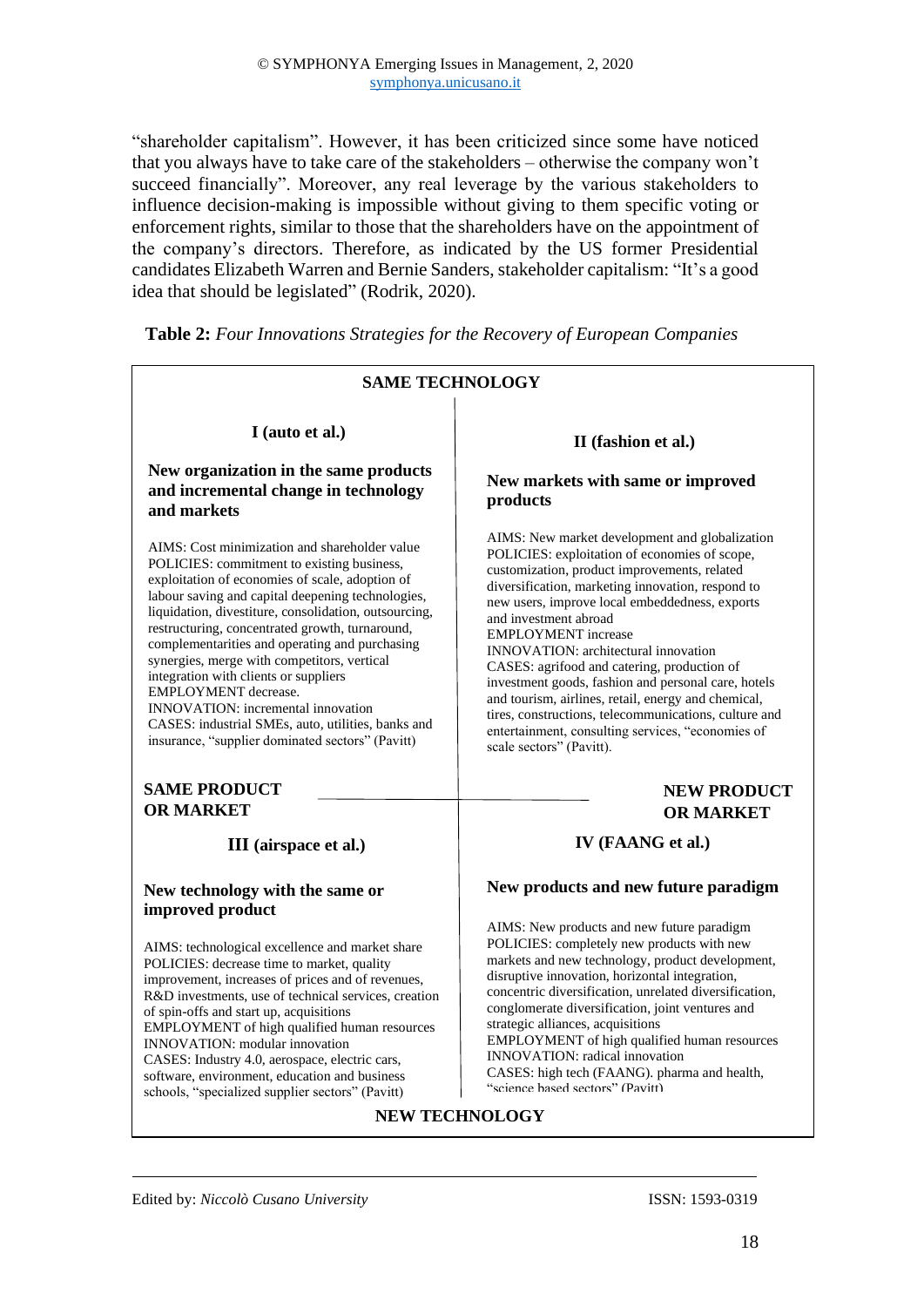On the other hand, the concept of the "shareholder capitalism" seems quite ambiguous since the real problem is "managerialism" or a system in which managers exercise the most power and they have relegated shareholders to the role of capital providers, whose interests are to be guarded by the law or by internal agreements. In fact, measures to be adopted by the managers are so complex that no shareholder can dictate to the directors what to do, not even a very capable shareholder such as Warren Buffet.

In a strategic perspective, the interdependence between internal strength and weaknesses and external opportunities and threats may lead the managers to orient their strategies according to the four cases indicated in Table 2.

According to the behavioral theory of the firm by Cyert and March (1963) decisions emerge not from profit maximization, but from bargaining between numerous individuals and groups, which pursue a variety of often conflicting objectives and according to Alchian and Demsetz (1972) the company is characterized by teamwork that requires coordination and cooperation between numerous input suppliers. It is clear that the decisions by the directors of a large or of small company depend on the many variables, aims and instruments to be considered and that directors can choose between almost infinite alternatives. Thus, management seems more an art than a science. In fact, the sectoral belonging or the company size or the country characteristic do not dictate the different alternative measures, while they vary widely within the same sector, size and country. They depend on the preferences of the individual managers, the specific opportunities or constraints of the external environment and the characteristics and preferences of the external stakeholders. Therefore, the power of decisions belongs to the directors and they have to balance their own personal interests and preferences, as managers, with the impact of their choices have multiple consequences on the various interest seekers, as the shareholders, bond holders, banks and other stakeholders, such as labour, clients, suppliers, local communities and national states. Only negotiations and bargaining powers and trade-offs or compromise will allow finding a solution. Therefore, managers should internalize the lessons of "stakeholder capitalism" as criteria for the long-term sustainability of their company.

However, it is true that the result will also be determined by the process of market competition or that no company can survive if it does not insure the condition of a no negative profit. Therefore, the factors leading to a change in the company's policies are determined implicitly at least as much from the market as from the explicit choices of the managers.

#### **10. The New Industrial Strategy as the Institutional Framework of Company's Decisions**

Free market competition does not lead to efficiency, if the markets are all connected to each other because the same actors play on different "tables", thus leading to conflicts of interest, as they are related to multiple organizations. In fact, these pervasive conflicts of interest are due to "shareholders' agreement" that defend the incumbent parties, "transactions with related parties" that ensure particular advantages to some actors, and to "asymmetrical information" and "opportunistic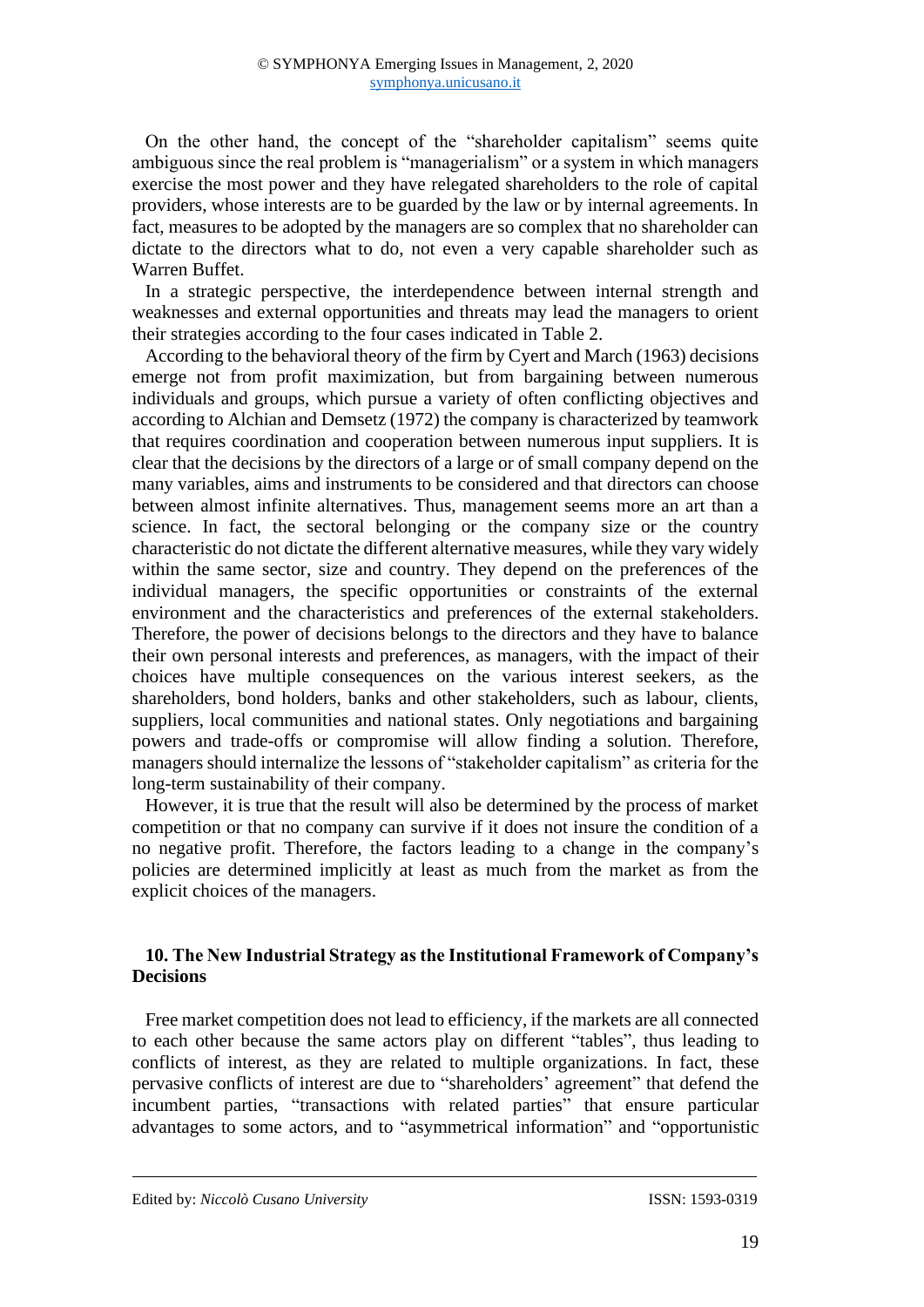behaviours". The current tight and complex intertwining between the different financial groups determines the so-called "relational capitalism".

The main "structural reform" is now to separate the different financial and real markets, as that would insure the "division of labour" indicated by Adam Smith or that, in a neoclassical perspective, the price of a homogeneous good could be a transparent information of the marginal costs for the producers and the marginal benefit for the users. On the contrary, in the actual situation the free market competition can't works, since the monetary supply and demand by the various companies in the market have a no comparable real nature, since they are made by the complex aggregation of no homogeneous products.

On the other hand, given the macroeconomic and social relevance of the company's decisions, the State cannot be neutral and it should try to orient the choices of the companies or even prevent those decisions, which may have a large negative impact, that sometime the managers and the shareholders may not even be aware (Cappellin, 2009). Therefore, the State can give incentives and punishments through appropriate and binding legislations and regulations, such as through taxes and incentives, and it may regulates the balance of power between a company and its employees, its banks and financing institutions, the customers, the suppliers and the relationships between the company and the local governments.

In this perspective, a European and national industrial strategy can be an instrument of "governance" or for guiding ("steering") the decisions of the managers, which may facilitate the compatibility of the aims of the stakeholders and of the economy and society at large, with the decisions and the monetary benefits of the individual companies. The public sector should aim to a strategic coordination of the various economic and social actors (Etzkowitz, 2003) or to create that "institutional framework", which can best orient and support the process of "entrepreneurial discovery" by individual private companies toward new innovative activities. In fact, in several cases, a joint agreement may apparently imply an immediate loss for a company with respect to the individual independent choice, but it would also imply a medium term benefit as it would avoid a conflict, which would hinder to reach a sort of "Pareto optimal solution". Therefore, a European industrial strategy a key component of an economic policy aiming to increase the investment rate of the European economy, together with complementary monetary and fiscal policies.

#### **11. The Process of Multilevel Governance and the Management of the European Recovery Plan**

Finally, the European industrial strategy requires to decide the operative procedures for a multilevel governance process and to define the role of the various actors: companies, citizens and local and national institutions. The specific fields of intervention of a new European Industrial Strategy are rather different from that of the traditional industrial policies, focusing on specific technologies and productions. They are more integrated with the instruments of monetary and fiscal policies at the national and European level and with those of the regional policies both at the national and European level.

It may be useful to distinguish the instruments of the New European Industrial Strategy according to the time perspective, which is relevant: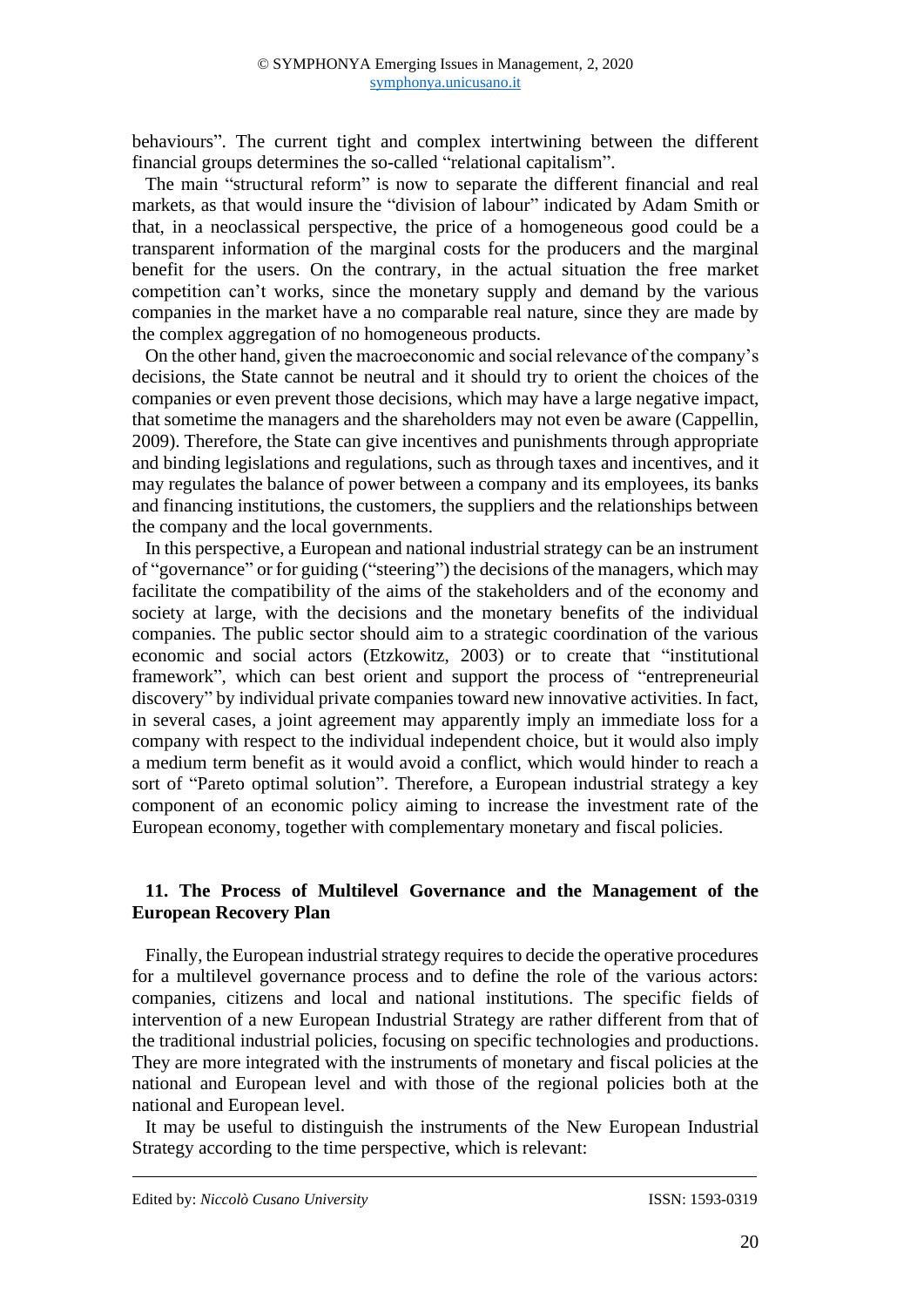- ‒ a long term perspective: measures on the public-private ownership, mergers and recapitalization of European strategic companies;
- ‒ a medium term perspective: measures on the growth of production capacity and employment in the various strategic productions;
- ‒ a short-term perspective: measures on the turnover, financial earning and taxes for all private companies in all or specific strategic sectors.

Therefore, in a long term perspective, considering how to orient the investment by large companies, a new European Industrial Strategy should be integrated with measures, such as the regulation of mergers and acquisitions, the regulation of monopolies and the application of antitrust rules, the policies of nationalizations or privatizations or the public-private partnerships in strategic companies. In this perspective, there is a tight interaction with monetary policy, since new production projects require specialized financial intermediaries and banks, focused on innovation that typically implies a high level of risk. Therefore, a new industrial strategy must necessarily be coordinated at the European scale, similarly to monetary policies and fiscal policies, as if country should act independently in industrial policies, they would determine positive or negative external effects ("spillovers") for other countries.

Concerning the medium term perspective, a new European industrial strategy requires the design and implementation of strategic programs of investment in various fields, such as agri-food, social housing, tourism and culture and leisure, regional transport, health and tertiary education, environment and energy. In particular, there is the need of a long-term perspective (6-10 years similar to the EU multiannual financial framework). The management of large and small projects requires the creation of "special purpose vehicle" or "boards", such as joint ventures, societes mixtes, consortia of companies, PPP, often in collaboration with specialized financial institutions (European Bank of Investments, National investment banks, or large national and international banks) and professional technical and legal services and research institutions. Examples are semiautonomous public agencies, such as the French "Poles de competitivité" or the American "authorities" on infrastructure programs. Fiscal and financial policies (i.e. grants, loans and equity shares) should also facilitate companies in participating to large joint projects aiming to create local and regional infrastructures and/or new productions capacity in joint ventures together with other complementary SMEs belonging to the same production chain or the same territory.

Thirdly, in a short-term perspective, the aims and instruments of a new industrial strategy should be integrated with those specific fiscal and financial measures, which are taken in the yearly public budget law and in specific ad hoc regulations. A new industrial strategy should and it can integrate the instruments of many public policies, such as investment and innovation, industrial, regional, urban, fiscal, banking and corporate finance, environmental, labor, research and education, culture and tourism, transportation and infrastructure, health, food and agriculture. In particular, a tighter integration is needed between industrial policies, labor policies, and corporate tax policies. A tighter integration between the industrial and labor policies is needed, as innovation requires larger public and private immaterial investment in secondary and especially in tertiary education, know-how and formal R&D, rather than subsidies and tax expenditure to labour saving technologies.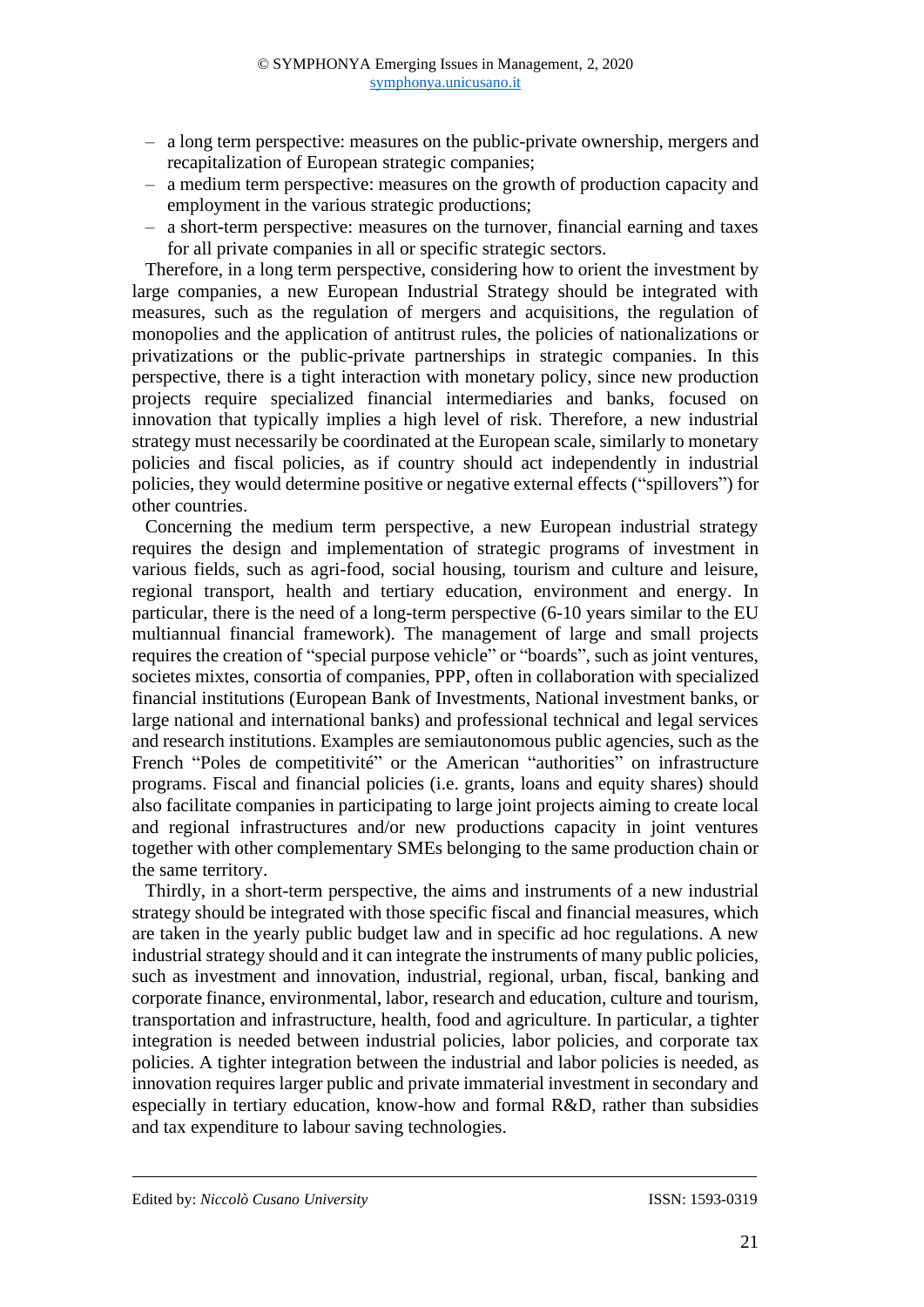#### **12. Conclusions**

In synthesis, a new European Industrial Strategy should aim to kick start an economic recovery process and aim to an increase of employment especially of young workers, a decrease interregional income disparities and an improvement of the quality of life and environment, according to the increasingly emerging new needs by EU citizens and focus on investments and innovations.

The new European industrial strategy proposed in this article is different from the traditional industrial policy, which focuses on the growth of the production in specific technologies and manufacturing sectors without taking into account the demand of the same productions and their interdependence with social, territorial, and environmental dimensions. On the contrary, it is based on a macro and microeconomic approach that takes into account the interdependence between supply and demand at the aggregate level and in the different sectors. Secondly, the new industrial strategy must take into account the relationship between the quantity of production in the various sectors and the requirements of the same sectors in terms of new investments, new jobs and of product and process innovations in the individual companies, the sectors and the different areas of the European territory.

Thirdly, it must take into account the negative or positive impact that the development of productions will have on the natural environment and on the territory and the positive/negative effects that the natural environment may have on the demand, the consumption and the investments by the citizens and the companies.

Therefore, the European Union must use not only monetary policy or public budget policy, but also a third instrument of economic policy, which is that of a "new European Industrial Strategy", which orients the investments of private companies, also through public investments, towards new strategic productions and societal needs.

#### **Bibliography**

- Arnkil, R., Järvensivu, A., Koski, P., & Piirainen, T. (2010). *Exploring the Quadruple Helix.* Report of Quadruple Helix Research for the CLIQ Project, Work Research Centre. Tampere: University of Tampere.
- [Alchian, A.](https://en.wikipedia.org/wiki/Armen_Alchian) & [Demsetz, H.](https://en.wikipedia.org/wiki/Harold_Demsetz) (1972). Production, Information Costs, and Economic Organization. *[The](https://en.wikipedia.org/wiki/The_American_Economic_Review)  [American Economic Review](https://en.wikipedia.org/wiki/The_American_Economic_Review)*, 62(5), 777-795.
- Aiginger K. & Rodrik, D, (2020). [Rebirth of Industrial Policy and an Agenda for the Twenty-First](http://alerts.springer.com/re?l=D0In6evt3I6hgumqtItITkbdtyu13&s=MFBCKGAFGNKHFIBH)  [Century,](http://alerts.springer.com/re?l=D0In6evt3I6hgumqtItITkbdtyu13&s=MFBCKGAFGNKHFIBH) *Journal of Industry, Competition and Trade*, 20, 189-207 <http://dx.doi.org/10.1007/s10842-019-00322-3>

Ansoff, I. (1957). Strategies for Diversification, *Harvard Business Review*, 35, 5, Sep-Oct 1957, 113- 124.

Bellandi M. & De Propris L. (2017). New Forms of Industrial Districts. *Journal of Industrial and Business Economics*, 44(4), 411-427.

<http://dx.doi.org/10.1007/s40812-017-0082-9>

- Bianchi P., Ruiz Durán C. & Labory S. (2019) (eds.). *Transforming Industrial Policy for the Digital Age: Production, Territories and Structural Change*, Cheltenham, Edward Elgar.
- Business Roundtable (2019). Business Roundtable Redefines the Purpose of a Corporation to Promote An Economy That Serves All Americans, August.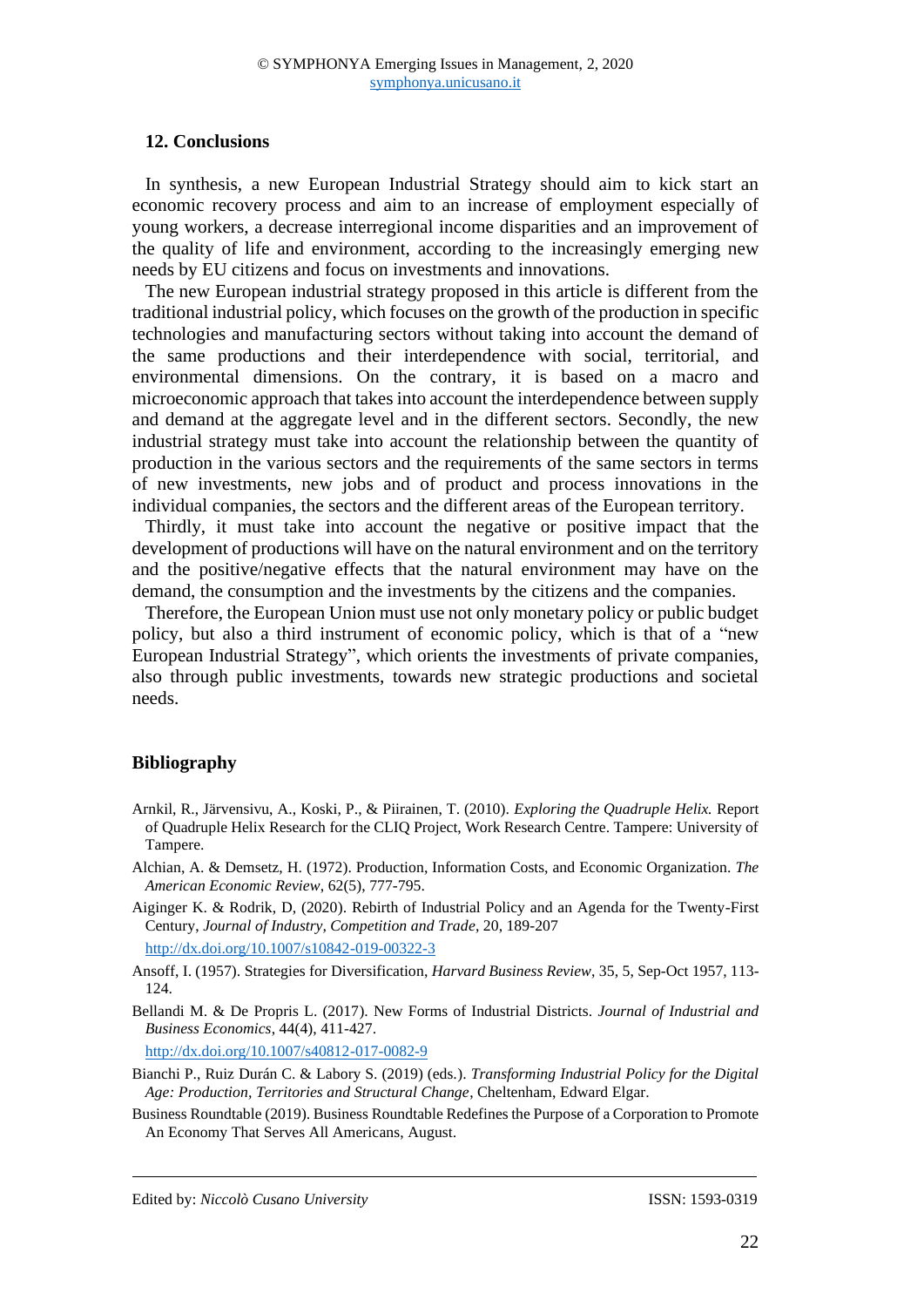- Cappellin, R. (2003*). Networks and Technological Change in Regional Clusters* in Bröcker, J., Dohse, D., & Soltwedel, R. (eds.), *Innovation Clusters and Interregional Competition*, 52-78, Heidelberg: Springer Verlag
- Cappellin, R., & Wink, R. (2009). *International Knowledge and Innovation Networks: Knowledge Creation and Innovation in Medium Technology Clusters*, Cheltenham: Edward Elgar Publishing.
- Cappellin, R. (2009). La Governance dell'Innovazione: Libero Mercato e Concertazione nell'Economia della Conoscenza, *Rivista di Politica Economica*, 99, 4-6, 221-282.
- Cappellin, R. (2010). The Governance of Regional Knowledge Networks, *Scienze Regionali*, 9(3), 5-42.
- Cappellin, R. (2011). Growth, Consumption and Knowledge Cities. *Symphonya. Emerging Issues in Management (symphonya.unimib.it)*, (2), 6-22.
- http://dx.doi.org/10.4468/2011.2.02cappellin
- Cappellin, R. (2012). *Growth in Post-industrial Cities: An Endogenous Model*, in Cappellin, R., Ferlaino, F., & Rizzi, P. (eds,), *La Città nell'Economia della Conoscenza*. Milan: FrancoAngeli.
- Cappellin R., Marelli E., Rullani E. & Sterlacchini A. (eds.) (2014). *Crescita, investimenti e territorio: il ruolo delle politiche industriali e regionali*, Website "Scienze Regionali" [\(www.rivistasr.it\)](http://www.rivistasr.it/).
- Cappellin, R., Baravelli, M., Bellandi, M., Camagni, R., Ciciotti, E., & Marelli, E. (eds.) (2015). *Investimenti, Innovazione e Città: Una Nuova Politica Industriale per la Crescita*. Milan: Egea.
- Cappellin, R. (2016). *Investments, Balance of Payment Equilibrium and Industrial and Regional Policies in Europe*, in Mazzola, F., & Nisticò, R. (eds.), *Le Regioni Europee: Politiche per la Coesione e Strategie per la Competitività*. Milan: FrancoAngeli, reprinted in Capello, R., & Resmini, L. (eds.) (2019). *Teorie, Modelli e Metodi nelle Scienze Regionali Italiane*, Vol. 1. Milan: FrancoAngeli.
- Cappellin R., Baravelli M., Bellandi M., Camagni R., Capasso S., Ciciotti E. & Marelli E. (2017) (eds). *Investimenti, Innovazione e Nuove Strategie di Impresa. Quale Ruolo per la Nuova Politica Industriale e Regionale*? Milan: Egea.
- Cappellin R., Baravelli M., M. Bellandi, Ciciotti E. & E. Marelli (2017). *The Role of Investment and Innovation in a Program of Economic Recovery in the EU and in Italy*, in Cappellin R., Baravelli M., Bellandi M., Camagni R., Capasso S., Ciciotti E. & Marelli E. (2017) (eds.). *Investimenti, Innovazione e Nuove Strategie di Impresa. Quale Ruolo per la Nuova Politica Industriale e Regionale*? Milan: Egea.
- Cappellin R., Becchetti L., Bellandi (2019). The Guidelines of a New Industrial Strategy Oriented to the Citizens and the Territory, paper presented at the Conference of the Rectors of the Italian Universities - CRUI, "Universities for Sustainable Development", Udine, May.
- Cappellin, R., Ciciotti, E., Garofoli, G. & Marelli, E. (eds.) (2020). *A New European Industrial Strategy and the European Recovery Program after the Covid-19 Crisis*, Web Forum, 8 th July 2020, Academia.edu, e-book preliminary draft.
- Cappellin R. (2020). The Needs of the Citizens as the Drivers of a "New European Industrial Strategy", webconference at the Congress of the European Regional Science Association, 25-28 August.
- Cresti, L., Lucchese, M. & Pianta, M. (2020). Una Politica Industriale per il dopo-Epidemia in Italia, *L'Industria*, June.

<http://ojs.uniurb.it/index.php/argomenti/article/view/568/532>

- Cyert, R. M. & March J. G. (1963). *A Behavioral Theory of the Firm*, Englewood Cliffs: Prentice-Hall.
- Della Posta, P., Marelli, E., & Signorelli, M. (2020). Market-Financed and Growth-Enhancing Investment Plan for the Euro Area. *Metroeconomica*, 71(3), 604-632. <http://dx.doi.org/10.1111/meca.12294>
- Etzkowitz, H. (2003). Innovation in Innovation: The Triple Helix of University-Industry-Government Relations. *Social Science Information*, 42(3), 293-337. <http://dx.doi.org/10.1177/05390184030423002>
- Garofoli, G., & Holland, S. (2017). Alternative Economic Policies in Europe: An Introduction. *European Journal of Comparative Economics*, 14(1), 3-12.